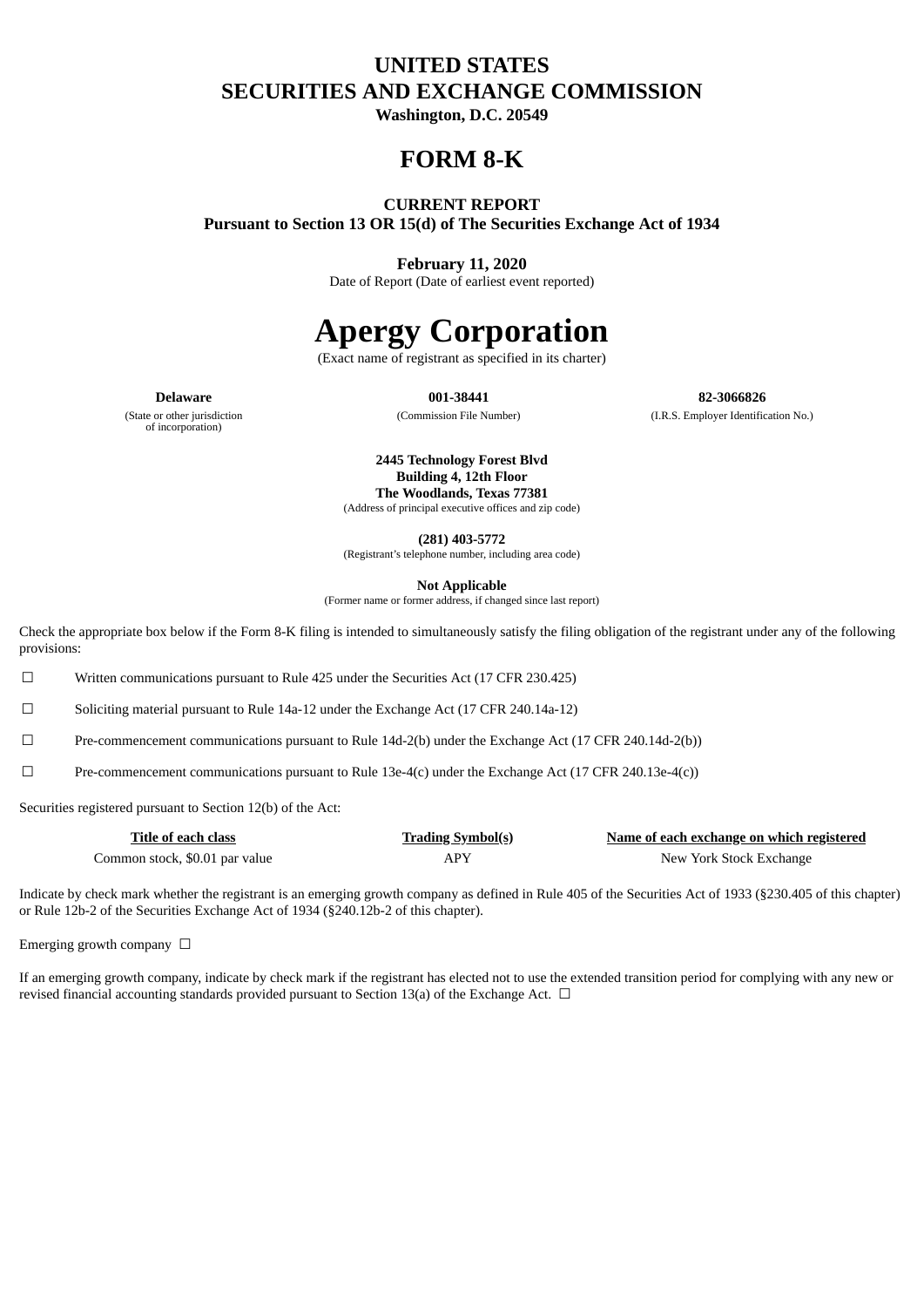#### **Item 2.02 Results of Operations and Financial Condition.**

The information contained in Item 8.01 of this Current Report is incorporated herein by reference.

#### **Item 8.01 Other Events.**

Apergy Corporation ("the Company") is filing this Current Report on Form 8-K to update certain financial information included in its Annual Report on Form 10-K for the year ended December 31, 2018, and its Quarterly Reports on Form 10-Q for the quarters ended March 31, 2019, June 30, 2019, and September 30, 2019, for the correction of immaterial errors related to: (i) the assessing and recording of liabilities for state sales tax and associated penalties and interest, primarily resulting in an understatement of our selling, general, and administrative expense and interest expense for the years ended December 31, 2018, 2017, and 2016, and for the three months ended March 31, 2019, three and six months ended June 30, 2019 and three and nine months ended September 30, 2019; (ii) the write-off of inventory and leased assets recorded during the third quarter of 2019, primarily resulting in an understatement of our cost of sales and services expense for the year ended December 31, 2018, and for the three months ended March 31, 2019, and three and six months ended June 30, 2019; and (iii) other previously identified amounts that the Company concluded are immaterial to our previously filed consolidated financial statements.

We evaluated the materiality of the errors in accordance with accounting principles generally accepted in the United States of America and other guidance of the U.S. Securities and Exchange Commission and concluded the errors are immaterial to all previously reported periods. The Company will correct the errors by revising prior period financial statements in our Annual Report on Form 10-K for the year ended December 31, 2019 and in each of our Quarterly Reports on Form 10-Q for the periods ending March 31, 2020, June 30, 2020 and September 30, 2020.

The impact of the corrections on the consolidated financial statements included in our Annual Report on Form 10-K for the year ended December 31, 2018 and the condensed consolidated financial statements included in our Quarterly Reports on Form 10-Q for the quarters ended March 31, 2019, June 30, 2019 and September 30, 2019, is presented in Exhibit 99.1 and is incorporated herein by reference.

#### **Item 9.01 Financial Statements and Exhibits.**

| (d) Exhibits          |                                              |
|-----------------------|----------------------------------------------|
| Exhibit<br><u>No.</u> | Description                                  |
| -99.1                 | Unaudited Supplemental Financial Information |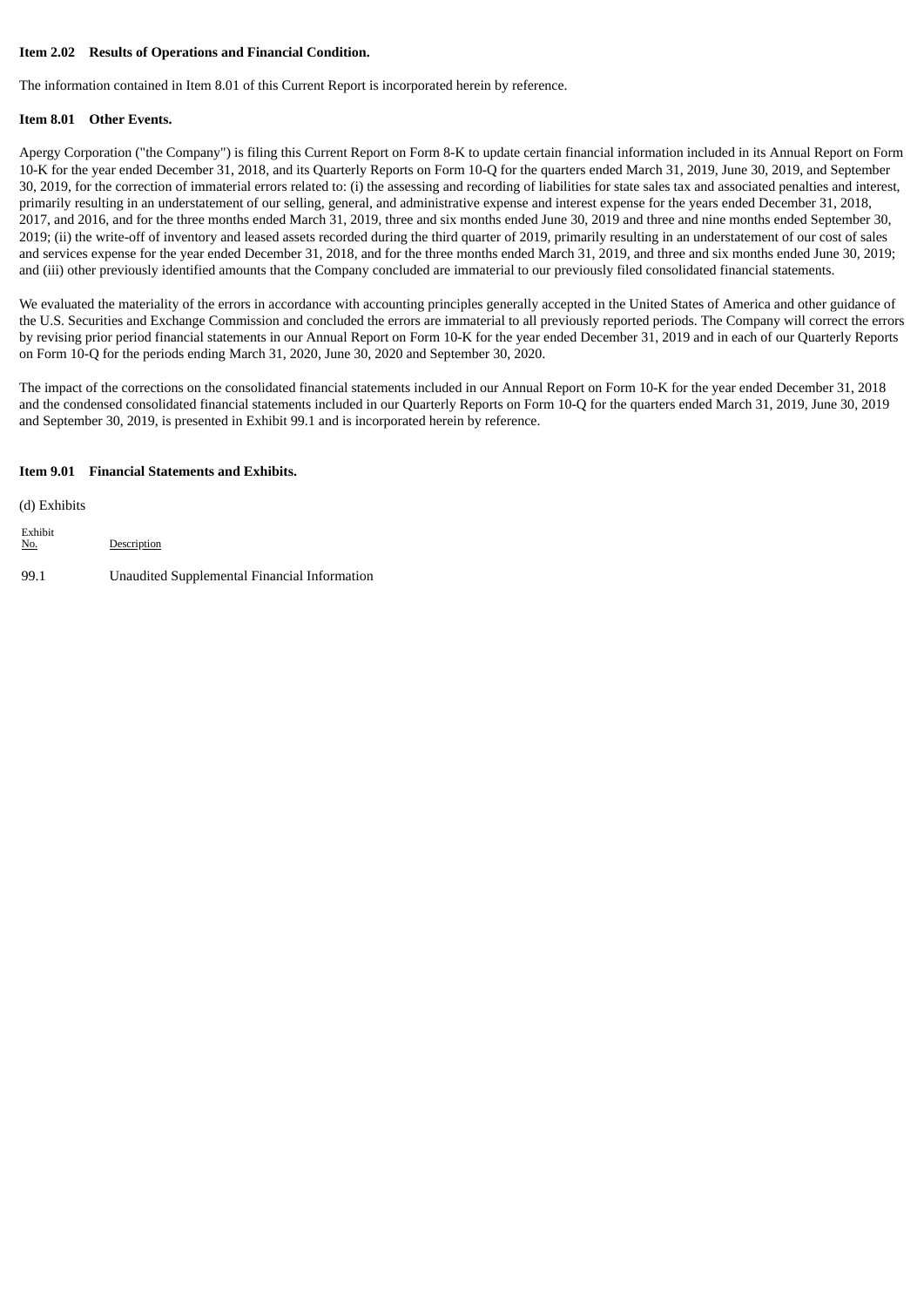## **SIGNATURES**

Pursuant to the requirements of the Securities Exchange Act of 1934, the registrant has duly caused this report to be signed on its behalf by the undersigned hereunto duly authorized.

# **Apergy Corporation**

Date: February 11, 2020 By: /s/ JAY A. NUTT

Jay A. Nutt Senior Vice President and Chief Financial Officer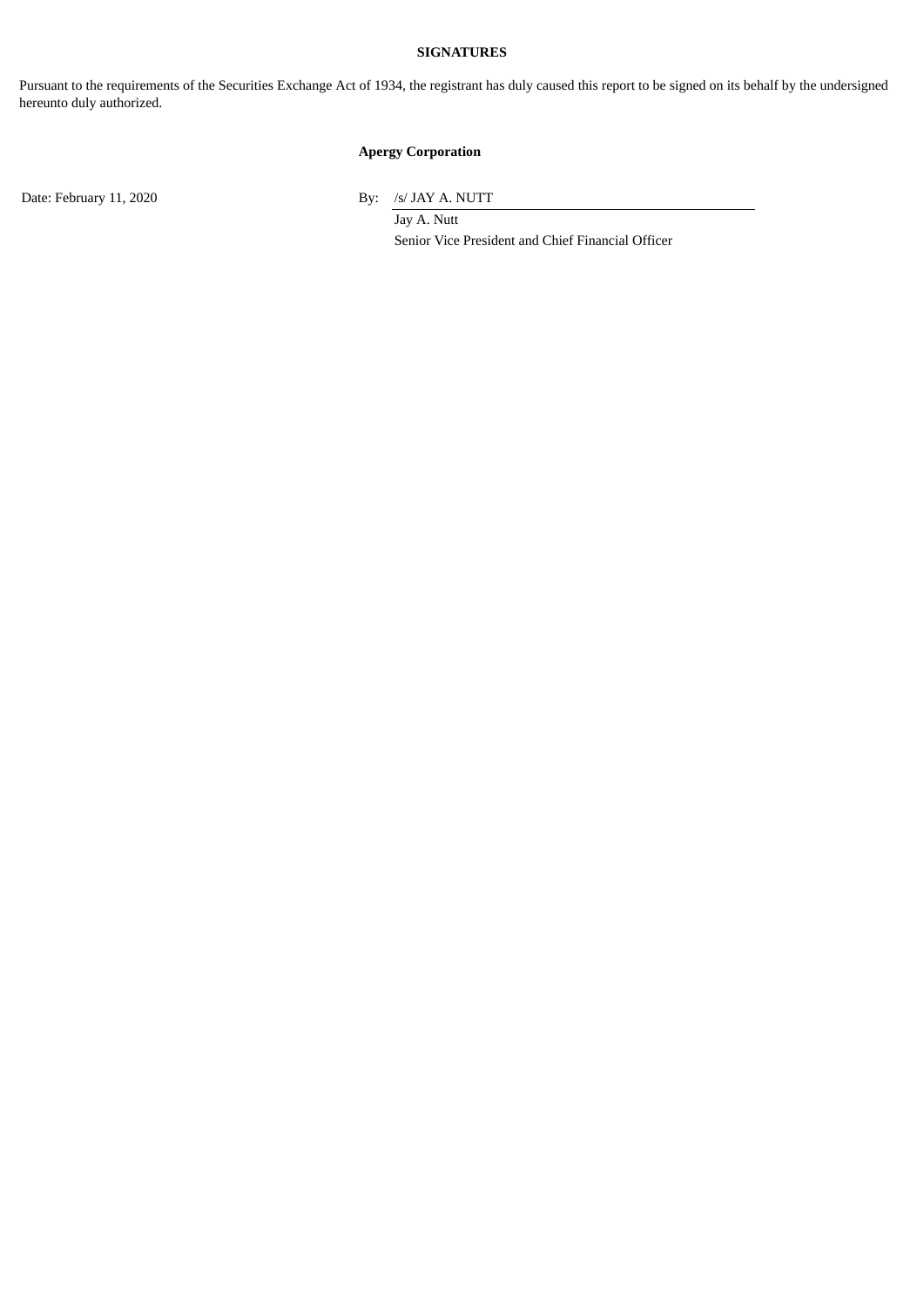Exhibit

Description

[99.1](#page-4-0) Unaudited [Supplemental](#page-4-0) Financial Information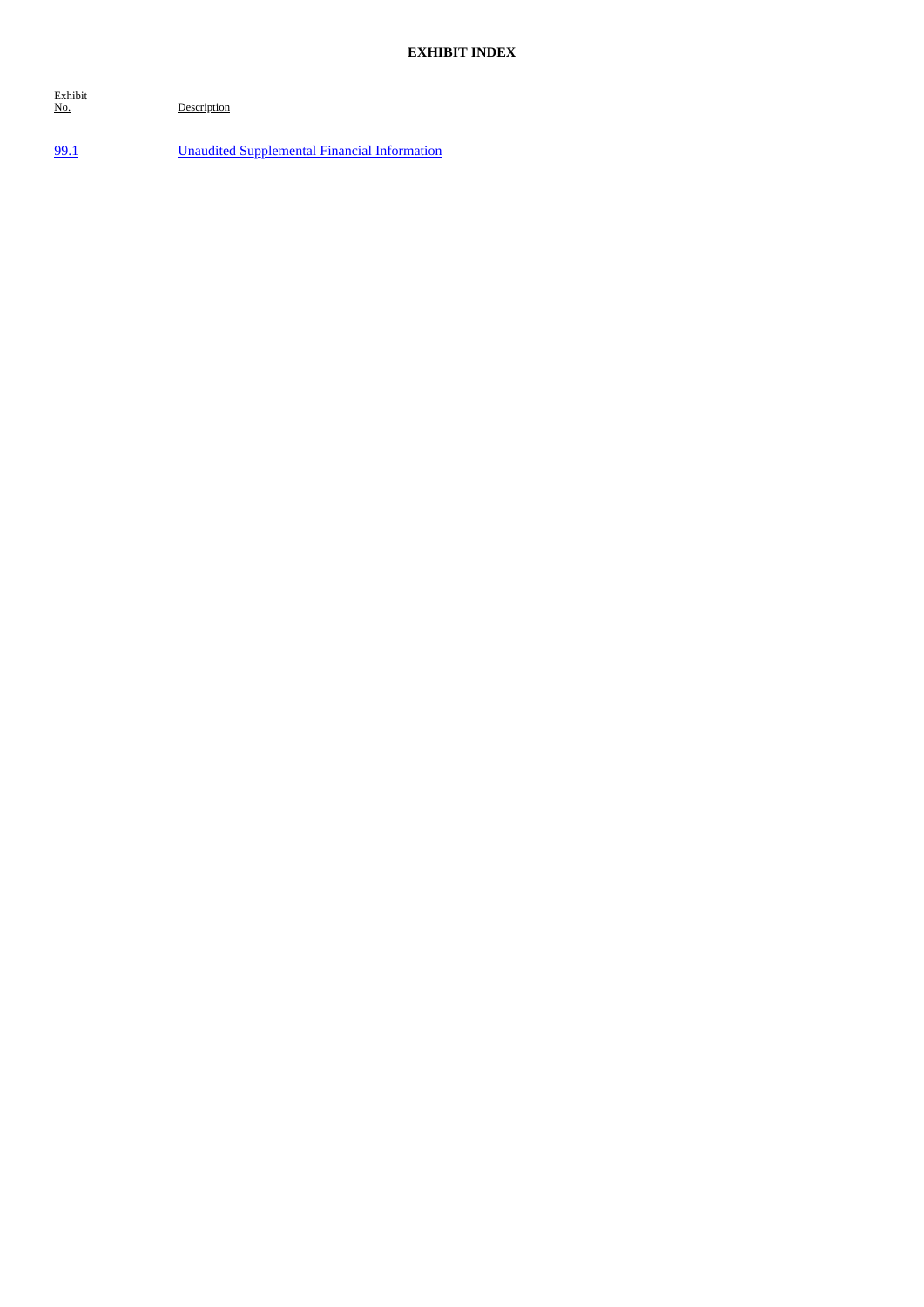#### <span id="page-4-0"></span>**CONDENSED CONSOLIDATED STATEMENTS OF INCOME (LOSS) AND CONDENSED CONSOLIDATED STATEMENTS OF COMPREHENSIVE INCOME (LOSS)**

|                                                       | Three Months Ended September 30, 2019 |                    |    |                    |                |                   |                         | Three Months Ended September 30, 2018 |                |                    |              |                   |  |  |
|-------------------------------------------------------|---------------------------------------|--------------------|----|--------------------|----------------|-------------------|-------------------------|---------------------------------------|----------------|--------------------|--------------|-------------------|--|--|
| (in thousands, except per share data)                 |                                       | <b>As Reported</b> |    | <b>Adjustments</b> |                | <b>As Revised</b> |                         | <b>As Reported</b>                    |                | <b>Adjustments</b> |              | <b>As Revised</b> |  |  |
| Product revenue                                       | $\mathbb{S}$                          | 244,651            | \$ | (1,439)            | $\mathfrak{S}$ | 243,212           | $\mathbf{\mathfrak{S}}$ | 283,102                               | $\mathfrak{s}$ | 466                | $\mathbb{S}$ | 283,568           |  |  |
| Other revenue                                         |                                       | 33,730             |    | (103)              |                | 33,627            |                         | 33,366                                |                | (763)              |              | 32,603            |  |  |
| <b>Total revenue</b>                                  |                                       | 278,381            |    | (1,542)            |                | 276,839           |                         | 316,468                               |                | (297)              |              | 316,171           |  |  |
| Cost of goods and services                            |                                       | 186,862            |    | (2,722)            |                | 184,140           |                         | 202,734                               |                | 1,110              |              | 203,844           |  |  |
| <b>Gross profit</b>                                   |                                       | 91,519             |    | 1,180              |                | 92,699            |                         | 113,734                               |                | (1, 407)           |              | 112,327           |  |  |
| Selling, general and administrative<br>expense        |                                       | 68,813             |    | (408)              |                | 68,405            |                         | 69,206                                |                | (60)               |              | 69,146            |  |  |
| Interest expense, net                                 |                                       | 9,537              |    | 53                 |                | 9,590             |                         | 10,584                                |                | 53                 |              | 10,637            |  |  |
| Other (income) expense, net                           |                                       | (309)              |    |                    |                | (309)             |                         | 725                                   |                | 484                |              | 1,209             |  |  |
| Income before income taxes                            |                                       | 13,478             |    | 1,535              |                | 15,013            |                         | 33,219                                |                | (1,884)            |              | 31,335            |  |  |
| Provision for income taxes                            |                                       | 3,059              |    | 366                |                | 3,425             |                         | 7,723                                 |                | (403)              |              | 7,320             |  |  |
| <b>Net income</b>                                     |                                       | 10,419             |    | 1,169              |                | 11,588            |                         | 25,496                                |                | (1,481)            |              | 24,015            |  |  |
| Net income attributable to<br>noncontrolling interest |                                       | 194                |    |                    |                | 194               |                         | 232                                   |                | (178)              |              | 54                |  |  |
| Net income attributable to<br><b>Apergy</b>           | $\$$                                  | 10,225             | \$ | 1,169              | \$             | 11,394            | -S                      | 25,264                                | \$             | (1,303)            | $\sqrt{5}$   | 23,961            |  |  |
| <b>Earnings per share attributable</b><br>to Apergy:  |                                       |                    |    |                    |                |                   |                         |                                       |                |                    |              |                   |  |  |
| <b>Basic</b>                                          | \$                                    | 0.13               | \$ | 0.02               | \$             | 0.15              | \$                      | 0.33                                  | \$             | $(0.02)$ \$        |              | 0.31              |  |  |
| Diluted                                               | \$                                    | 0.13               | \$ | 0.02               | \$             | 0.15              | $\mathfrak{S}$          | 0.33                                  | $\mathfrak{s}$ | (0.02)             | $\mathbf{s}$ | 0.31              |  |  |
| <b>Comprehensive income</b>                           | \$                                    | 7,587              | \$ | 1,169              | \$             | 8,756             | $\mathfrak{S}$          | 25,420                                | $\mathfrak{s}$ | $(1,481)$ \$       |              | 23,939            |  |  |
| <b>Comprehensive income</b><br>attributable to Apergy | \$                                    | 7,393              | \$ | 1,169              | \$             | 8,562             | \$                      | 25,188                                | \$             | $(1,303)$ \$       |              | 23,885            |  |  |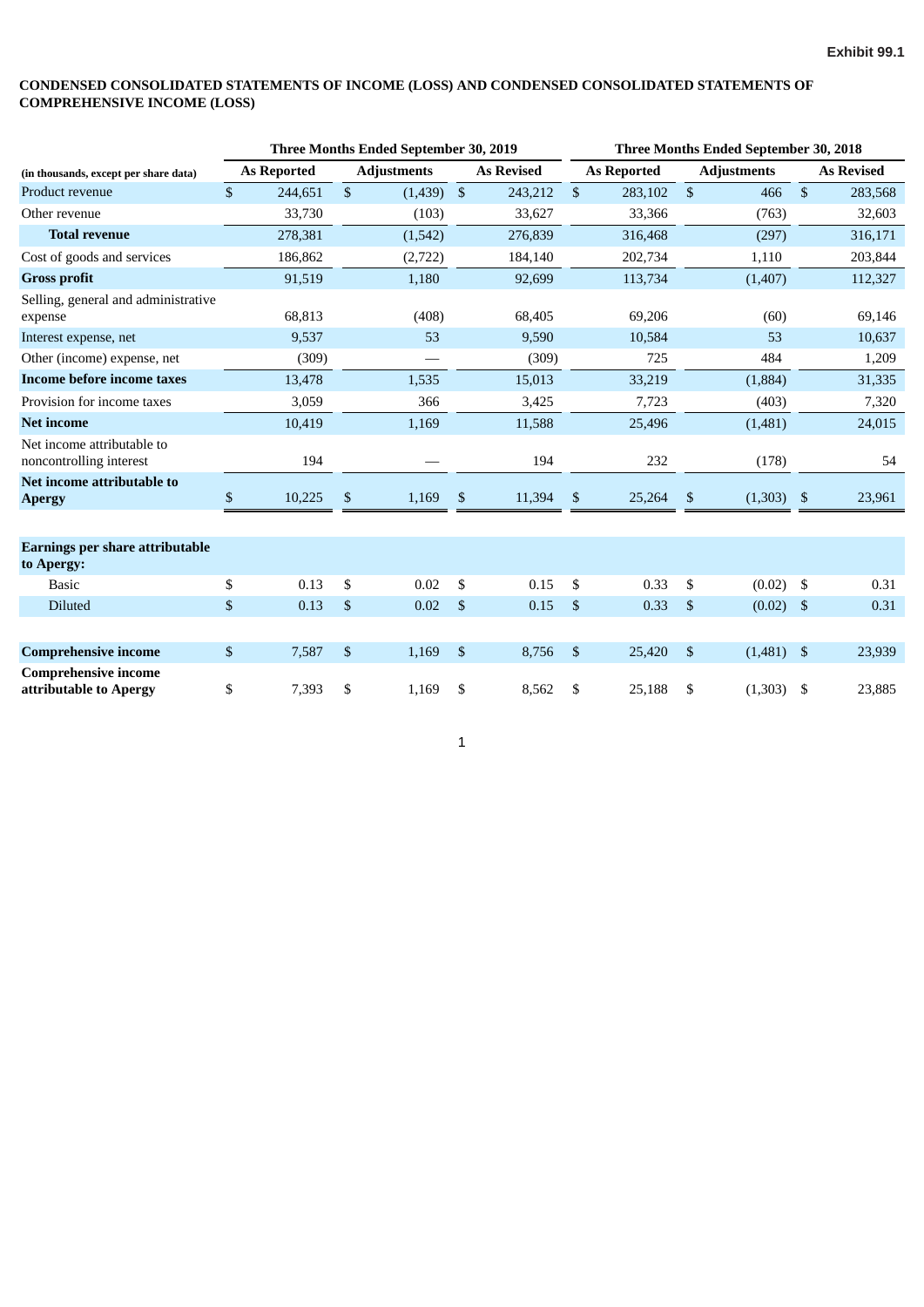|                                                              |              |                    |                | Three Months Ended June 30, 2019 |            |                   | Three Months Ended June 30, 2018 |                    |                |                    |                           |                   |  |
|--------------------------------------------------------------|--------------|--------------------|----------------|----------------------------------|------------|-------------------|----------------------------------|--------------------|----------------|--------------------|---------------------------|-------------------|--|
| (in thousands, except per share data)                        |              | <b>As Reported</b> |                | <b>Adjustments</b>               |            | <b>As Revised</b> |                                  | <b>As Reported</b> |                | <b>Adjustments</b> |                           | <b>As Revised</b> |  |
| Product revenue                                              | $\mathbb{S}$ | 273,513            | $\mathfrak{S}$ | (603)                            | $\sqrt{3}$ | 272,910           | $\mathfrak{S}$                   | 271,758            | $\mathfrak{s}$ | 1,170              | $\boldsymbol{\mathsf{S}}$ | 272,928           |  |
| Other revenue $(1)$                                          |              | 32,541             |                | 719                              |            | 33,260            |                                  | 34,092             |                | (1,273)            |                           | 32,819            |  |
| <b>Total revenue</b>                                         |              | 306,054            |                | 116                              |            | 306,170           |                                  | 305,850            |                | (103)              |                           | 305,747           |  |
| Cost of goods and services                                   |              | 196,285            |                | 1,125                            |            | 197,410           |                                  | 202,171            |                | (514)              |                           | 201,657           |  |
| <b>Gross profit</b>                                          |              | 109,769            |                | (1,009)                          |            | 108,760           |                                  | 103,679            |                | 411                |                           | 104,090           |  |
| Selling, general and administrative<br>expense               |              | 66,642             |                | 45                               |            | 66,687            |                                  | 65,671             |                | 665                |                           | 66,336            |  |
| Interest expense, net                                        |              | 10,057             |                | 52                               |            | 10,109            |                                  | 6,062              |                | 53                 |                           | 6,115             |  |
| Other expense, net                                           |              | 2,676              |                |                                  |            | 2,676             |                                  | 499                |                | (1)                |                           | 498               |  |
| Income before income taxes                                   |              | 30,394             |                | (1, 106)                         |            | 29,288            |                                  | 31,447             |                | (306)              |                           | 31,141            |  |
| Provision for income taxes                                   |              | 6,544              |                | (264)                            |            | 6,280             |                                  | 9,372              |                | (110)              |                           | 9,262             |  |
| <b>Net income</b>                                            |              | 23,850             |                | (842)                            |            | 23,008            |                                  | 22,075             |                | (196)              |                           | 21,879            |  |
| Net income (loss) attributable to<br>noncontrolling interest |              | 71                 |                |                                  |            | 71                |                                  | (79)               |                | 142                |                           | 63                |  |
| Net income attributable to<br><b>Apergy</b>                  | \$           | 23,779             | \$             | (842)                            | \$         | 22,937            | \$                               | 22,154             | \$             | $(338)$ \$         |                           | 21,816            |  |
| <b>Earnings per share attributable</b><br>to Apergy:         |              |                    |                |                                  |            |                   |                                  |                    |                |                    |                           |                   |  |
| <b>Basic</b>                                                 | \$           | 0.31               | \$             | (0.01)                           | \$         | 0.30              | \$                               | 0.29               | \$             | (0.01)             | \$                        | 0.28              |  |
| Diluted                                                      | \$           | 0.31               | \$             | (0.01)                           | \$         | 0.30              | \$                               | 0.28               | \$             |                    | \$                        | 0.28              |  |
|                                                              |              |                    |                |                                  |            |                   |                                  |                    |                |                    |                           |                   |  |
| <b>Comprehensive income</b>                                  | \$           | 24,892             | \$             | (842)                            | \$         | 24,050            | \$                               | 15,417             | \$             | $(196)$ \$         |                           | 15,221            |  |
| <b>Comprehensive income</b><br>attributable to Apergy        |              |                    |                |                                  |            |                   |                                  |                    |                |                    |                           |                   |  |
|                                                              | \$           | 24,821             | \$             | (842)                            | \$         | 23,979            | \$                               | 15,496             | \$             | $(338)$ \$         |                           | 15,158            |  |

(1) Includes "Service revenue" and "Lease and other revenue" as reported in the condensed consolidated statements of income for the three months ended June 30, 2019 and 2018.

\_\_\_\_\_\_\_\_\_\_\_\_\_\_\_\_\_\_\_\_\_\_\_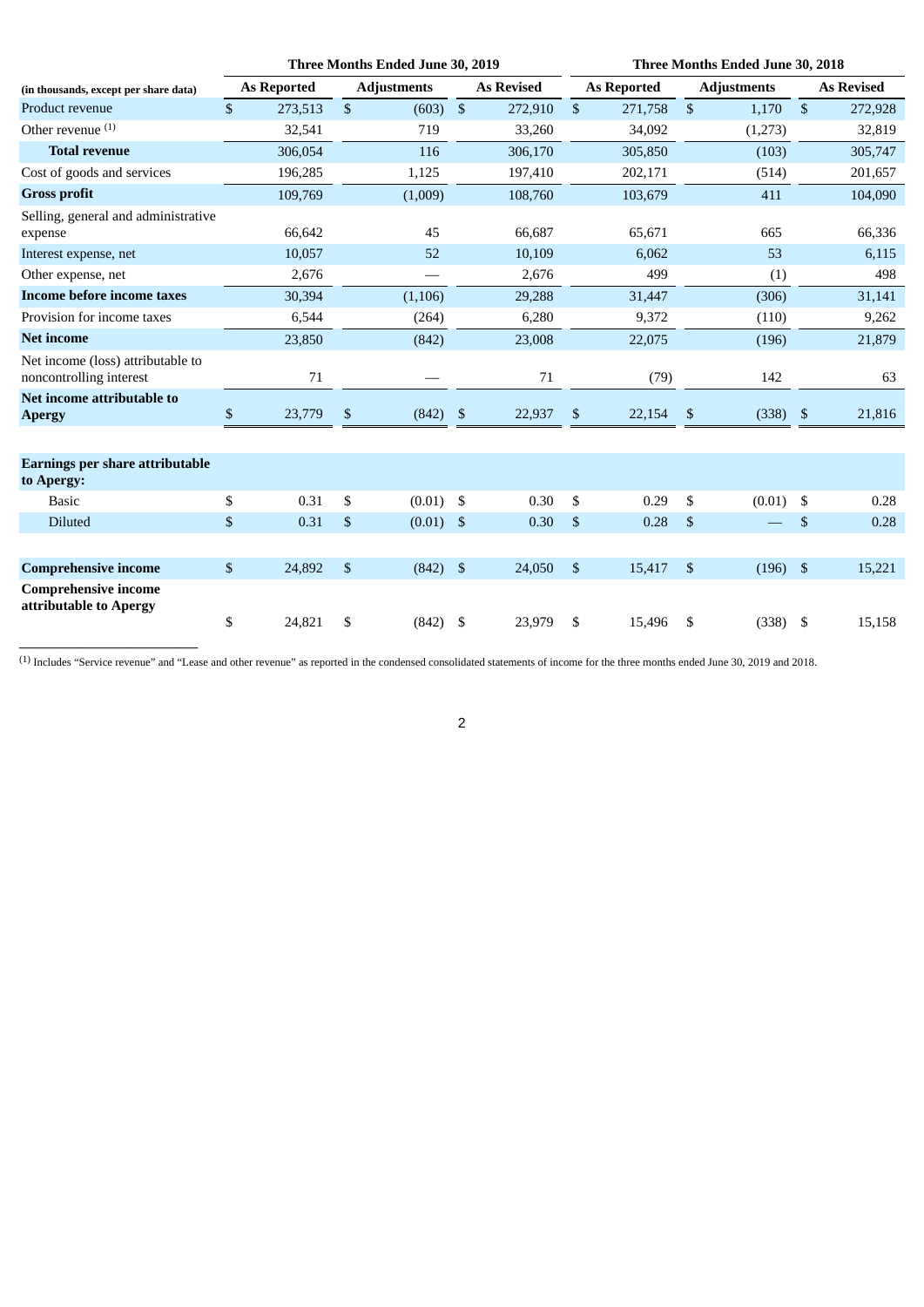|                                                       |              |                    |                           | Three Months Ended March 31, 2019 |                |                   |                | Three Months Ended March 31, 2018 |    |                    |                |                   |  |  |
|-------------------------------------------------------|--------------|--------------------|---------------------------|-----------------------------------|----------------|-------------------|----------------|-----------------------------------|----|--------------------|----------------|-------------------|--|--|
| (in thousands, except per share data)                 |              | <b>As Reported</b> |                           | <b>Adjustments</b>                |                | <b>As Revised</b> |                | <b>As Reported</b>                |    | <b>Adjustments</b> |                | <b>As Revised</b> |  |  |
| Product revenue                                       | $\mathbb{S}$ | 269,534            | $\boldsymbol{\mathsf{S}}$ | (192)                             | $\mathfrak{s}$ | 269,342           | $\mathfrak{S}$ | 253,090                           | \$ | 870                | $\sqrt{3}$     | 253,960           |  |  |
| Other revenue $(1)$                                   |              | 32,157             |                           | (1,005)                           |                | 31,152            |                | 30,036                            |    | (891)              |                | 29,145            |  |  |
| <b>Total revenue</b>                                  |              | 301,691            |                           | (1, 197)                          |                | 300,494           |                | 283,126                           |    | (21)               |                | 283,105           |  |  |
| Cost of goods and services                            |              | 196,142            |                           | 1,341                             |                | 197,483           |                | 189,511                           |    | (398)              |                | 189,113           |  |  |
| <b>Gross profit</b>                                   |              | 105,549            |                           | (2,538)                           |                | 103,011           |                | 93,615                            |    | 377                |                | 93,992            |  |  |
| Selling, general and administrative<br>expense        |              | 65,347             |                           | 528                               |                | 65,875            |                | 59,739                            |    | 415                |                | 60,154            |  |  |
| Interest expense, net                                 |              | 10,474             |                           | 53                                |                | 10,527            |                | 166                               |    | 53                 |                | 219               |  |  |
| Other expense, net                                    |              | 1,090              |                           | 12                                |                | 1,102             |                | 2,452                             |    | 241                |                | 2,693             |  |  |
| <b>Income before income taxes</b>                     |              | 28,638             |                           | (3, 131)                          |                | 25,507            |                | 31,258                            |    | (332)              |                | 30,926            |  |  |
| Provision for income taxes                            |              | 6,069              |                           | (500)                             |                | 5,569             |                | 7,064                             |    | (88)               |                | 6,976             |  |  |
| <b>Net income</b>                                     |              | 22,569             |                           | (2,631)                           |                | 19,938            |                | 24,194                            |    | (244)              |                | 23,950            |  |  |
| Net income attributable to<br>noncontrolling interest |              | 282                |                           |                                   |                | 282               |                | 142                               |    | 35                 |                | 177               |  |  |
| Net income attributable to<br><b>Apergy</b>           | $\mathbb{S}$ | 22,287             | \$                        | (2,631)                           | \$             | 19,656            | $\mathbb{S}$   | 24,052                            | \$ | (279)              | $\sqrt{3}$     | 23,773            |  |  |
| <b>Earnings per share attributable</b><br>to Apergy:  |              |                    |                           |                                   |                |                   |                |                                   |    |                    |                |                   |  |  |
| <b>Basic</b>                                          | \$           | 0.29               | \$                        | (0.04)                            | \$             | 0.25              | \$             | 0.31                              | \$ |                    | \$             | 0.31              |  |  |
| <b>Diluted</b>                                        | \$           | 0.29               | \$                        | (0.04)                            | \$             | 0.25              | $\$$           | 0.31                              | \$ |                    | $\$$           | 0.31              |  |  |
|                                                       |              |                    |                           |                                   |                |                   |                |                                   |    |                    |                |                   |  |  |
| <b>Comprehensive income</b>                           | $\mathbb{S}$ | 23,758             | \$                        | (2,631)                           | \$             | 21,127            | \$             | 22,552                            | \$ | (244)              | $\mathfrak{F}$ | 22,308            |  |  |
| <b>Comprehensive income</b><br>attributable to Apergy |              |                    |                           |                                   |                |                   |                |                                   |    |                    |                |                   |  |  |
|                                                       | \$           | 23,476             | \$                        | (2,631)                           | \$             | 20,845            | \$             | 22,410                            | \$ | $(279)$ \$         |                | 22,131            |  |  |

(1) Includes "Service revenue" and "Lease and other revenue" as reported in the condensed consolidated statements of income for the three months ended March 31, 2019 and 2018.

\_\_\_\_\_\_\_\_\_\_\_\_\_\_\_\_\_\_\_\_\_\_\_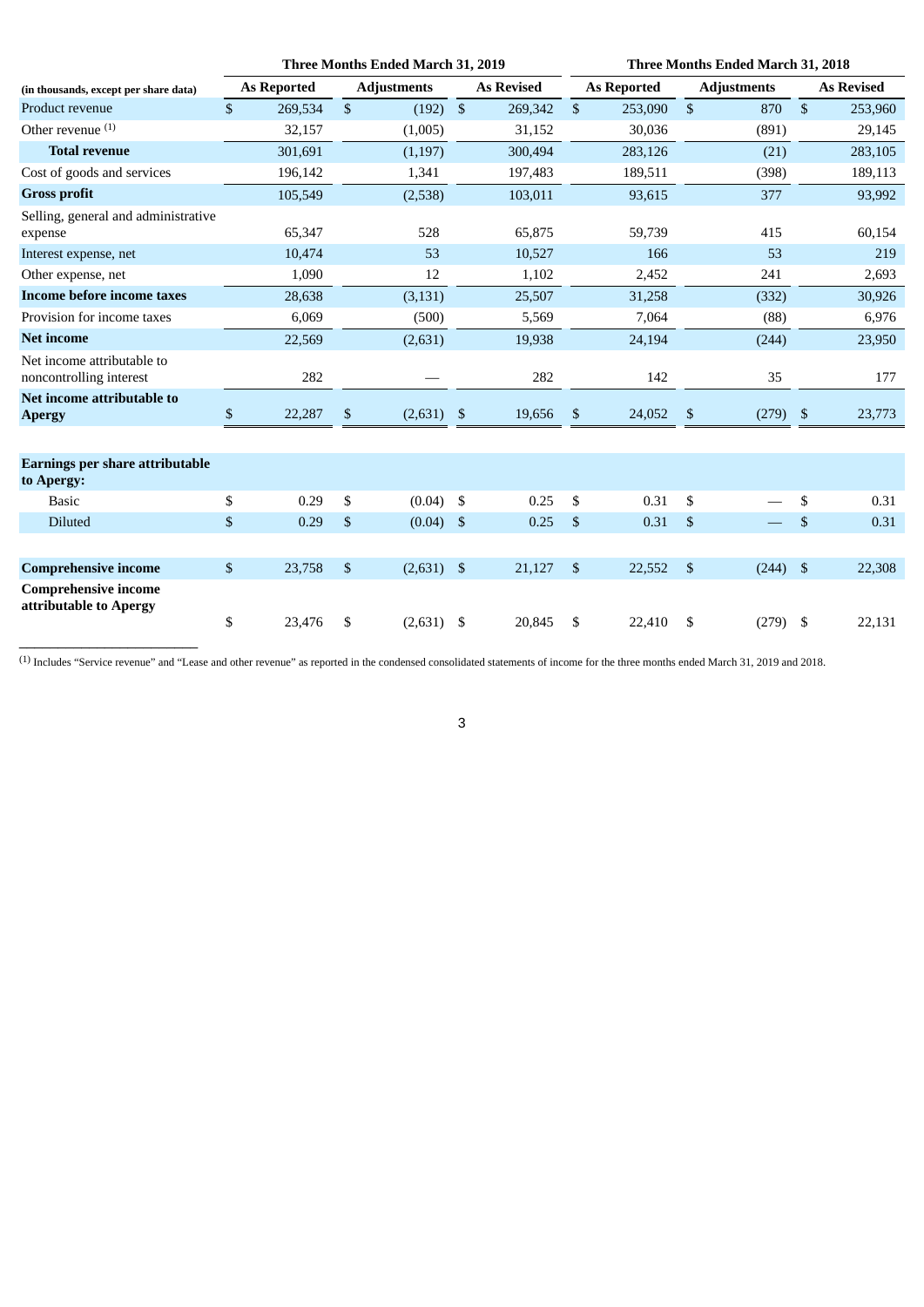|                                                       |                    | Nine Months Ended September 30, 2019 |                    |                |                   |                |                    | <b>Nine Months Ended September 30, 2018</b> |                    |            |                   |  |  |
|-------------------------------------------------------|--------------------|--------------------------------------|--------------------|----------------|-------------------|----------------|--------------------|---------------------------------------------|--------------------|------------|-------------------|--|--|
| (in thousands, except per share data)                 | <b>As Reported</b> |                                      | <b>Adjustments</b> |                | <b>As Revised</b> |                | <b>As Reported</b> |                                             | <b>Adjustments</b> |            | <b>As Revised</b> |  |  |
| Product revenue                                       | \$<br>787,698      | \$                                   | (2,234)            | $\mathfrak{S}$ | 785,464           | $\sqrt{3}$     | 807,949            | \$                                          | 2,507              | $\sqrt{2}$ | 810,456           |  |  |
| Other revenue                                         | 98,428             |                                      | (389)              |                | 98,039            |                | 97,495             |                                             | (2,928)            |            | 94,567            |  |  |
| <b>Total revenue</b>                                  | 886,126            |                                      | (2,623)            |                | 883,503           |                | 905,444            |                                             | (421)              |            | 905,023           |  |  |
| Cost of goods and services                            | 579,289            |                                      | (256)              |                | 579,033           |                | 594,416            |                                             | 198                |            | 594,614           |  |  |
| <b>Gross profit</b>                                   | 306,837            |                                      | (2,367)            |                | 304,470           |                | 311,028            |                                             | (619)              |            | 310,409           |  |  |
| Selling, general and administrative<br>expense        | 200,790            |                                      | 177                |                | 200,967           |                | 194,374            |                                             | 1,262              |            | 195,636           |  |  |
| Interest expense, net                                 | 30,068             |                                      | 158                |                | 30,226            |                | 16,813             |                                             | 158                |            | 16,971            |  |  |
| Other expense, net                                    | 3,469              |                                      |                    |                | 3,469             |                | 3,917              |                                             | 483                |            | 4,400             |  |  |
| <b>Income before income taxes</b>                     | 72,510             |                                      | (2,702)            |                | 69,808            |                | 95,924             |                                             | (2,522)            |            | 93,402            |  |  |
| Provision for income taxes                            | 15,672             |                                      | (398)              |                | 15,274            |                | 24,159             |                                             | (601)              |            | 23,558            |  |  |
| <b>Net income</b>                                     | 56,838             |                                      | (2, 304)           |                | 54,534            |                | 71,765             |                                             | (1, 921)           |            | 69,844            |  |  |
| Net income attributable to<br>noncontrolling interest | 547                |                                      |                    |                | 547               |                | 295                |                                             | (1)                |            | 294               |  |  |
| Net income attributable to Apergy \$                  | 56,291             | \$                                   | (2,304)            | - \$           | 53,987            | \$             | 71,470             | \$                                          | (1,920)            | \$         | 69,550            |  |  |
|                                                       |                    |                                      |                    |                |                   |                |                    |                                             |                    |            |                   |  |  |
| Earnings per share attributable to<br>Apergy:         |                    |                                      |                    |                |                   |                |                    |                                             |                    |            |                   |  |  |
| <b>Basic</b>                                          | \$<br>0.73         | \$                                   | (0.03)             | - \$           | 0.70              | \$             | 0.92               | \$                                          | (0.02)             | \$         | 0.90              |  |  |
| <b>Diluted</b>                                        | \$<br>0.73         | \$                                   | (0.03)             | $\mathbf{s}$   | 0.70              | $\mathfrak{s}$ | 0.92               | \$                                          | $(0.03)$ \$        |            | 0.89              |  |  |
|                                                       |                    |                                      |                    |                |                   |                |                    |                                             |                    |            |                   |  |  |
| <b>Comprehensive income</b>                           | \$<br>56,237       | \$                                   | $(2,304)$ \$       |                | 53,933            | $\mathfrak{S}$ | 63,389             | \$                                          | $(1,921)$ \$       |            | 61,468            |  |  |
| <b>Comprehensive income</b><br>attributable to Apergy |                    |                                      |                    |                |                   |                |                    |                                             |                    |            |                   |  |  |
|                                                       | \$<br>55,690       | \$                                   | (2,304)            | - \$           | 53,386            | \$             | 63,094             | \$                                          | $(1,920)$ \$       |            | 61,174            |  |  |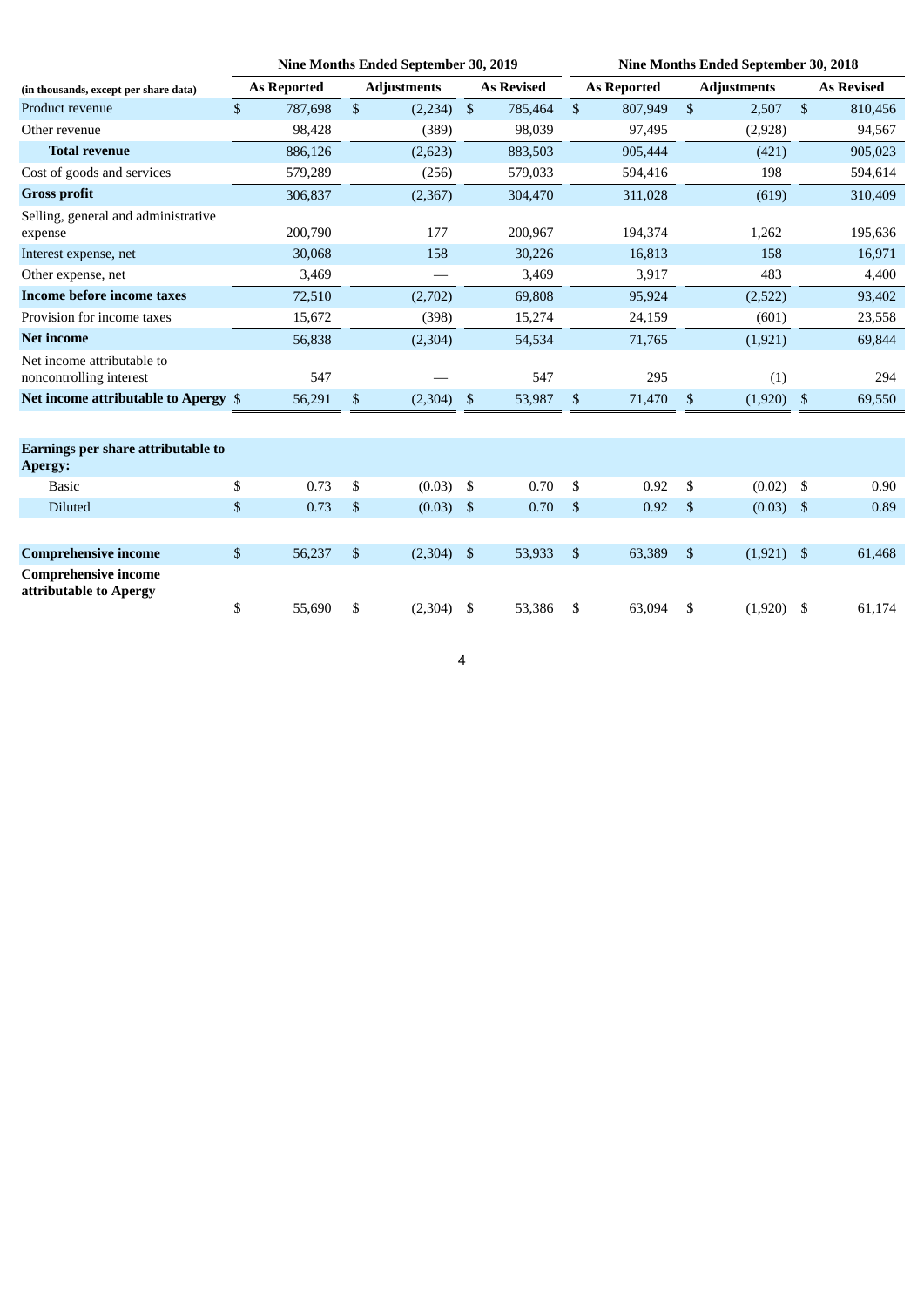|                                                |      | Six Months Ended June 30, 2019 |                |                                    |                | Six Months Ended June 30, 2018 |    |                    |                |                                         |  |  |
|------------------------------------------------|------|--------------------------------|----------------|------------------------------------|----------------|--------------------------------|----|--------------------|----------------|-----------------------------------------|--|--|
| <b>As Reported</b>                             |      | <b>Adjustments</b>             |                | <b>As Revised</b>                  |                | <b>As Reported</b>             |    | <b>Adjustments</b> |                | <b>As Revised</b>                       |  |  |
| $\mathbb{S}$<br>543,047                        | \$   | (795)                          | $\mathfrak{F}$ | 542,252                            | $\mathfrak{S}$ | 524,847                        | \$ | 2,041              | $\mathfrak{S}$ | 526,888                                 |  |  |
| 64,698                                         |      | (286)                          |                | 64,412                             |                | 64,129                         |    | (2, 165)           |                | 61,964                                  |  |  |
| 607,745                                        |      | (1,081)                        |                | 606,664                            |                | 588,976                        |    | (124)              |                | 588,852                                 |  |  |
| 392,427                                        |      | 2,466                          |                | 394,893                            |                | 391,682                        |    | (912)              |                | 390,770                                 |  |  |
| 215,318                                        |      | (3,547)                        |                | 211,771                            |                | 197,294                        |    | 788                |                | 198,082                                 |  |  |
| 131,977                                        |      | 585                            |                | 132,562                            |                | 125,168                        |    | 1,322              |                | 126,490                                 |  |  |
| 20,531                                         |      | 105                            |                | 20,636                             |                | 6,229                          |    | 105                |                | 6,334                                   |  |  |
| 3,778                                          |      |                                |                | 3,778                              |                | 3,192                          |    | (1)                |                | 3,191                                   |  |  |
| 59,032                                         |      | (4,237)                        |                | 54,795                             |                | 62,705                         |    | (638)              |                | 62,067                                  |  |  |
| 12,613                                         |      | (764)                          |                | 11,849                             |                | 16,436                         |    | (198)              |                | 16,238                                  |  |  |
| 46,419                                         |      | (3, 473)                       |                | 42,946                             |                | 46,269                         |    | (440)              |                | 45,829                                  |  |  |
| 353                                            |      |                                |                | 353                                |                | 63                             |    | 177                |                | 240                                     |  |  |
| Net income attributable to Apergy \$<br>46,066 | $\$$ | (3, 473)                       | $$^{\circ}$    | 42,593                             | \$             | 46,206                         | \$ | (617)              | $\sqrt{3}$     | 45,589                                  |  |  |
|                                                |      |                                |                |                                    |                |                                |    |                    |                |                                         |  |  |
| \$<br>0.60                                     | \$   | (0.05)                         |                | 0.55                               | \$             | 0.60                           | \$ |                    |                | 0.59                                    |  |  |
| \$<br>0.59                                     | $\$$ | (0.04)                         |                | 0.55                               | \$             | 0.59                           | \$ |                    | \$             | 0.59                                    |  |  |
|                                                |      |                                |                |                                    |                |                                |    |                    |                |                                         |  |  |
| $\$$<br>48,650                                 | $\$$ |                                |                | 45,177                             | $\mathfrak{S}$ | 37,969                         | \$ |                    |                | 37,529                                  |  |  |
| \$<br>48,297                                   | \$   | (3, 473)                       | - \$           | 44,824                             | \$             | 37,906                         | \$ |                    |                | 37,289                                  |  |  |
|                                                |      |                                |                | - \$<br>$\sqrt{3}$<br>$(3,473)$ \$ |                |                                |    |                    |                | $(0.01)$ \$<br>$(440)$ \$<br>$(617)$ \$ |  |  |

(1) Includes "Service revenue" and "Lease and other revenue" as reported in the condensed consolidated statements of income for the six months ended June 30, 2019 and 2018.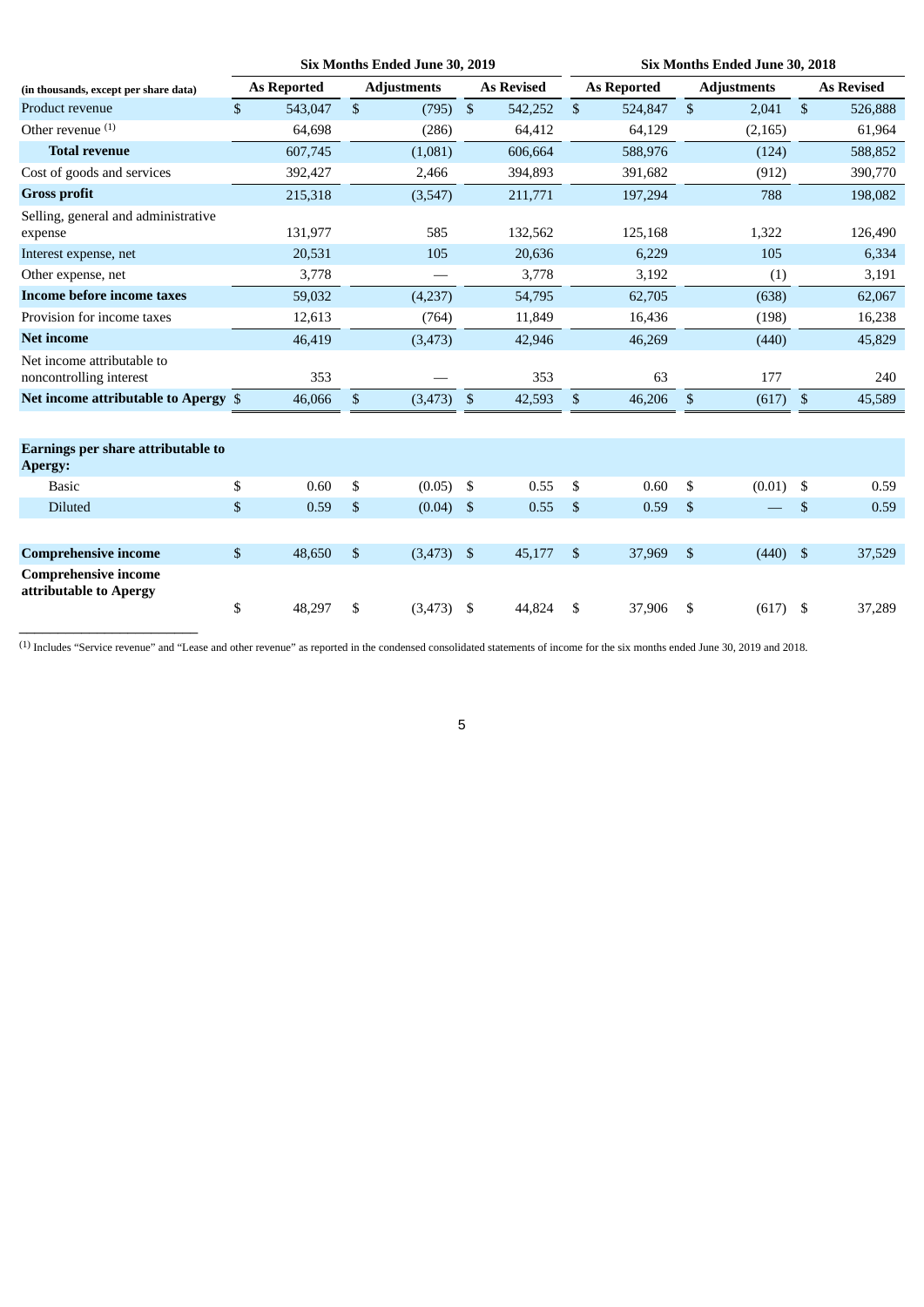## **CONDENSED CONSOLIDATED BALANCE SHEETS**

|                                                | September 30, 2019 |                    |                    |  |                   |  |  |  |
|------------------------------------------------|--------------------|--------------------|--------------------|--|-------------------|--|--|--|
| (in thousands)                                 |                    | <b>As Reported</b> | <b>Adjustments</b> |  | <b>As Revised</b> |  |  |  |
| <b>Assets</b>                                  |                    |                    |                    |  |                   |  |  |  |
| Receivables, net                               | $\mathfrak{S}$     | 236,381            | \$<br>$(428)$ \$   |  | 235,953           |  |  |  |
| Inventories, net                               |                    | 219,614            | (675)              |  | 218,939           |  |  |  |
| Prepaid expenses and other current assets      |                    | 34,516             | (2, 143)           |  | 32,373            |  |  |  |
| Total current assets                           |                    | 531,138            | (3,246)            |  | 527,892           |  |  |  |
| Property, plant and equipment, net             |                    | 249,385            | (340)              |  | 249,045           |  |  |  |
| Other non-current assets                       |                    | 29,626             | 429                |  | 30,055            |  |  |  |
| <b>Total assets</b>                            |                    | 1,972,253          | (3, 157)           |  | 1,969,096         |  |  |  |
| <b>Liabilities and Equity</b>                  |                    |                    |                    |  |                   |  |  |  |
| Accounts payable                               |                    | 114,185            | 7,738              |  | 121,923           |  |  |  |
| Accrued expenses and other current liabilities |                    | 51,852             | (2,035)            |  | 49,817            |  |  |  |
| Total current liabilities                      |                    | 206,453            | 5,703              |  | 212,156           |  |  |  |
| Deferred income taxes                          |                    | 97,588             | (2,674)            |  | 94,914            |  |  |  |
| <b>Total liabilities</b>                       |                    | 930,447            | 3,029              |  | 933,476           |  |  |  |
| Stockholders' equity:                          |                    |                    |                    |  |                   |  |  |  |
| Capital in excess of par value of common stock |                    | 971,075            | (4,599)            |  | 966,476           |  |  |  |
| Retained earnings                              |                    | 110,458            | (1,587)            |  | 108,871           |  |  |  |
| Total stockholders' equity                     |                    | 1,038,801          | (6, 186)           |  | 1,032,615         |  |  |  |
| Total equity                                   |                    | 1,041,806          | (6, 186)           |  | 1,035,620         |  |  |  |
| <b>Total liabilities and equity</b>            |                    | 1,972,253          | (3, 157)           |  | 1,969,096         |  |  |  |

|                                                | <b>June 30, 2019</b>      |                     |                         |  |  |  |  |  |  |  |
|------------------------------------------------|---------------------------|---------------------|-------------------------|--|--|--|--|--|--|--|
| (in thousands)                                 | <b>As Reported</b>        | <b>Adjustments</b>  | <b>As Revised</b>       |  |  |  |  |  |  |  |
| <b>Assets</b>                                  |                           |                     |                         |  |  |  |  |  |  |  |
| Receivables, net                               | $\mathfrak{S}$<br>256,379 | $\mathbb{S}$<br>532 | $\mathbb{S}$<br>256,911 |  |  |  |  |  |  |  |
| Inventories, net                               | 234,254                   | (2,217)             | 232,037                 |  |  |  |  |  |  |  |
| Prepaid expenses and other current assets      | 14,576                    | 4,109               | 18,685                  |  |  |  |  |  |  |  |
| Total current assets                           | 529,545                   | 2,424               | 531,969                 |  |  |  |  |  |  |  |
| Property, plant and equipment, net             | 250,573                   | (1,578)             | 248,995                 |  |  |  |  |  |  |  |
| Other non-current assets                       | 31,513                    | 461                 | 31,974                  |  |  |  |  |  |  |  |
| <b>Total assets</b>                            | 1,975,438                 | 1,307               | 1,976,745               |  |  |  |  |  |  |  |
| <b>Liabilities and Equity</b>                  |                           |                     |                         |  |  |  |  |  |  |  |
| Accounts payable                               | 128,664                   | 7,485               | 136,149                 |  |  |  |  |  |  |  |
| Accrued compensation and employee benefits     | 30,566                    | 2,581               | 33,147                  |  |  |  |  |  |  |  |
| Accrued expenses and other current liabilities | 41,874                    | (2,461)             | 39,413                  |  |  |  |  |  |  |  |
| Total current liabilities                      | 201,104                   | 7,605               | 208,709                 |  |  |  |  |  |  |  |
| Deferred income taxes                          | 91,022                    | 3,639               | 94,661                  |  |  |  |  |  |  |  |
| Other long-term liabilities                    | 38,274                    | (2,582)             | 35,692                  |  |  |  |  |  |  |  |
| <b>Total liabilities</b>                       | 943,701                   | 8,662               | 952,363                 |  |  |  |  |  |  |  |
| Stockholders' equity:                          |                           |                     |                         |  |  |  |  |  |  |  |
| Capital in excess of par value of common stock | 968,593                   | (4,599)             | 963,994                 |  |  |  |  |  |  |  |
| Retained earnings                              | 100,233                   | (2,756)             | 97,477                  |  |  |  |  |  |  |  |
| Total stockholders' equity                     | 1,028,926                 | (7,355)             | 1,021,571               |  |  |  |  |  |  |  |
| Total equity                                   | 1,031,737                 | (7,355)             | 1,024,382               |  |  |  |  |  |  |  |
| <b>Total liabilities and equity</b>            | 1,975,438                 | 1,307               | 1,976,745               |  |  |  |  |  |  |  |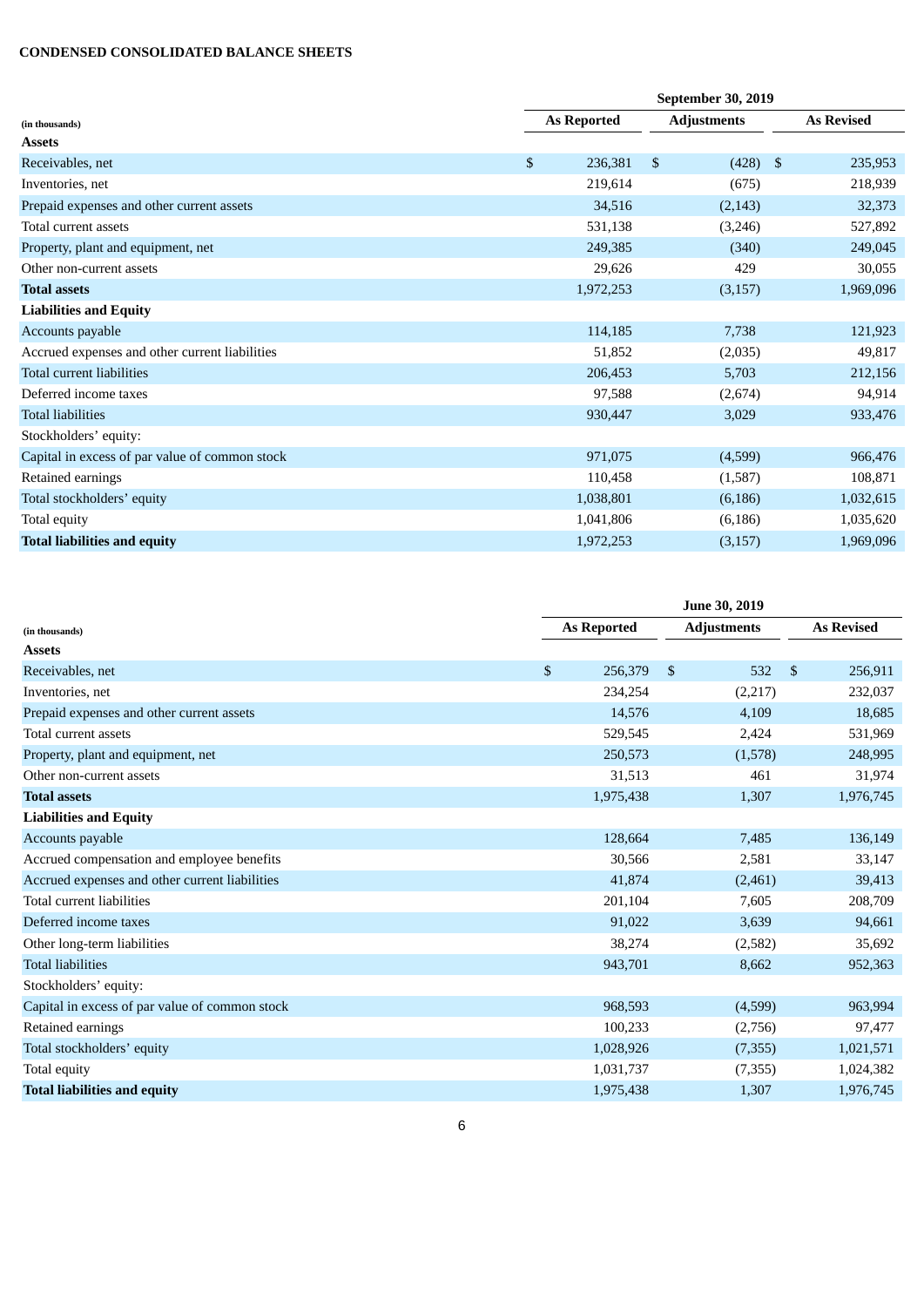|                                                | March 31, 2019     |                       |              |                   |  |  |  |  |  |  |
|------------------------------------------------|--------------------|-----------------------|--------------|-------------------|--|--|--|--|--|--|
| (in thousands)                                 | <b>As Reported</b> | <b>Adjustments</b>    |              | <b>As Revised</b> |  |  |  |  |  |  |
| <b>Assets</b>                                  |                    |                       |              |                   |  |  |  |  |  |  |
| Receivables, net                               | \$<br>258,650      | $\mathfrak{S}$<br>285 | $\mathbb{S}$ | 258,935           |  |  |  |  |  |  |
| Inventories, net                               | 232,933            | (1,792)               |              | 231,141           |  |  |  |  |  |  |
| Prepaid expenses and other current assets      | 17,861             | (1,672)               |              | 16,189            |  |  |  |  |  |  |
| Total current assets                           | 537,798            | (3, 179)              |              | 534,619           |  |  |  |  |  |  |
| Property, plant and equipment, net             | 244,886            | (959)                 |              | 243,927           |  |  |  |  |  |  |
| Other non-current assets                       | 29,931             | 471                   |              | 30,402            |  |  |  |  |  |  |
| <b>Total assets</b>                            | 1,988,609          | (3,667)               |              | 1,984,942         |  |  |  |  |  |  |
| <b>Liabilities and Equity</b>                  |                    |                       |              |                   |  |  |  |  |  |  |
| Accounts payable                               | 124,100            | 7,186                 |              | 131,286           |  |  |  |  |  |  |
| Accrued compensation and employee benefits     | 28,882             | 2,243                 |              | 31,125            |  |  |  |  |  |  |
| Accrued expenses and other current liabilities | 59,291             | (1,897)               |              | 57,394            |  |  |  |  |  |  |
| Total current liabilities                      | 212,273            | 7,532                 |              | 219,805           |  |  |  |  |  |  |
| Deferred income taxes                          | 96,469             | (2, 443)              |              | 94,026            |  |  |  |  |  |  |
| Other long-term liabilities                    | 37,017             | (2, 243)              |              | 34,774            |  |  |  |  |  |  |
| <b>Total liabilities</b>                       | 983,406            | 2,846                 |              | 986,252           |  |  |  |  |  |  |
| Stockholders' equity:                          |                    |                       |              |                   |  |  |  |  |  |  |
| Capital in excess of par value of common stock | 966,938            | (4,599)               |              | 962,339           |  |  |  |  |  |  |
| Retained earnings                              | 76,454             | (1, 914)              |              | 74,540            |  |  |  |  |  |  |
| Total stockholders' equity                     | 1,002,449          | (6,513)               |              | 995,936           |  |  |  |  |  |  |
| Total equity                                   | 1,005,203          | (6,513)               |              | 998,690           |  |  |  |  |  |  |
| <b>Total liabilities and equity</b>            | 1,988,609          | (3,667)               |              | 1,984,942         |  |  |  |  |  |  |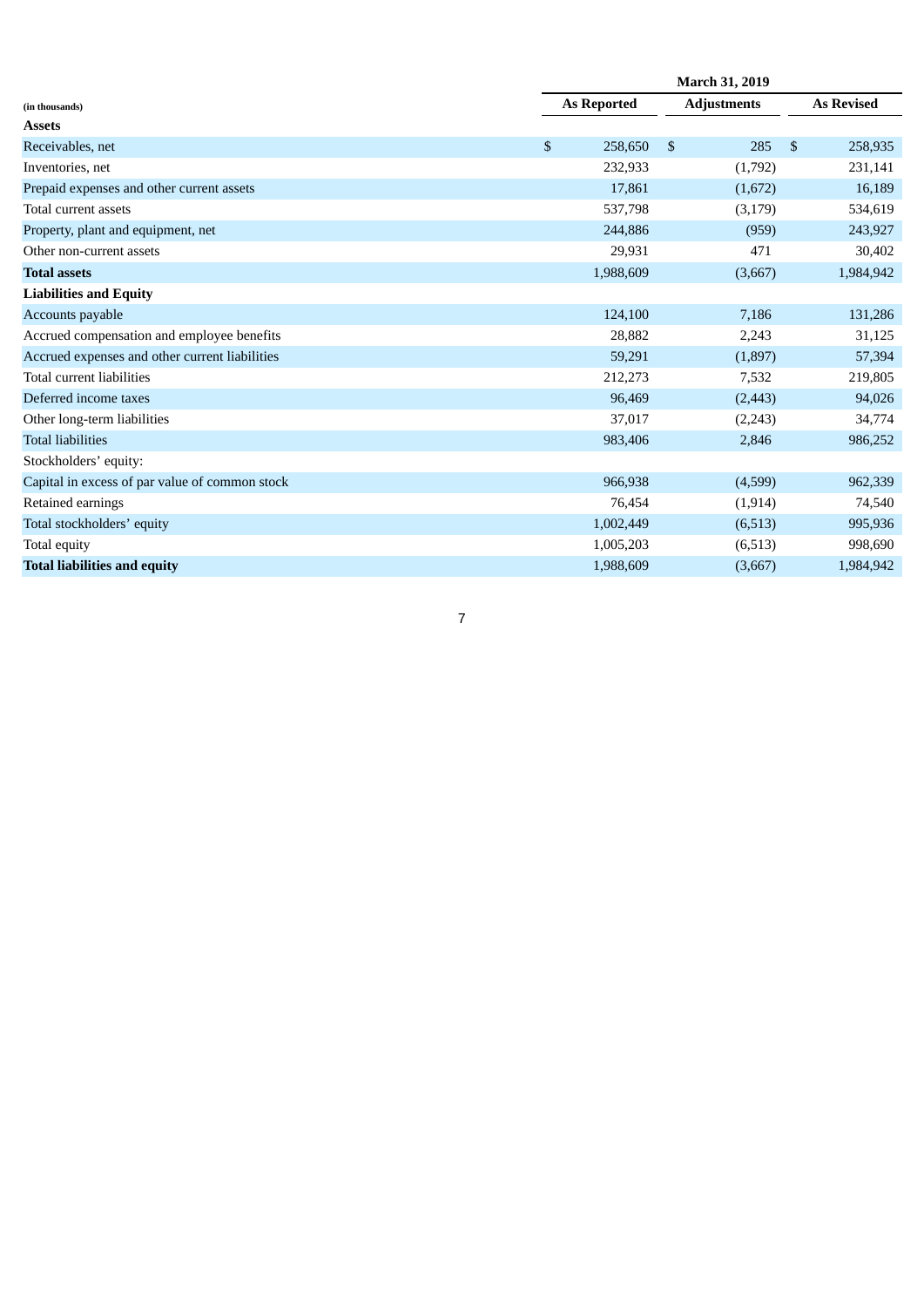# **CONDENSED CONSOLIDATED STATEMENTS OF CHANGES IN STOCKHOLDERS' EQUITY**

| (in thousands)           |   | <b>As Reported</b> |    | <b>Adjustments</b> | <b>As Revised</b> |           |  |
|--------------------------|---|--------------------|----|--------------------|-------------------|-----------|--|
| <b>December 31, 2017</b> | Φ | 1,640,385          | -5 | (4,876)            | -5                | 1,635,509 |  |
| Net income               |   | 24,194             |    | (244)              |                   | 23,950    |  |
| <b>March 31, 2018</b>    |   | 1,661,302          |    | (5, 120)           |                   | 1,656,182 |  |
| Net income               |   | 22,075             |    | (196)              |                   | 21,879    |  |
| <b>June 30, 2018</b>     |   | 935,527            |    | (5,316)            |                   | 930,211   |  |
| Net income               |   | 25,496             |    | (1,481)            |                   | 24,015    |  |
| September 30, 2018       |   | 964,762            |    | (6,797)            |                   | 957,965   |  |

| (in thousands)                          | As Reported |           |   | Adjustments |    | <b>As Revised</b> |
|-----------------------------------------|-------------|-----------|---|-------------|----|-------------------|
| <b>December 31, 2018</b>                | ۰υ          | 981,527   | S | (5,544)     | \$ | 975,983           |
| Cumulative effect of accounting changes |             | (1,662)   |   | 1,662       |    |                   |
| Net income                              |             | 22,569    |   | (2,631)     |    | 19,938            |
| <b>March 31, 2019</b>                   |             | 1,005,203 |   | (6,513)     |    | 998,690           |
| Net income                              |             | 23,850    |   | (842)       |    | 23,008            |
| <b>June 30, 2019</b>                    |             | 1,031,737 |   | (7,355)     |    | 1,024,382         |
| Net income                              |             | 10,419    |   | 1,169       |    | 11,588            |
| September 30, 2019                      |             | 1,041,806 |   | (6, 186)    |    | 1,035,620         |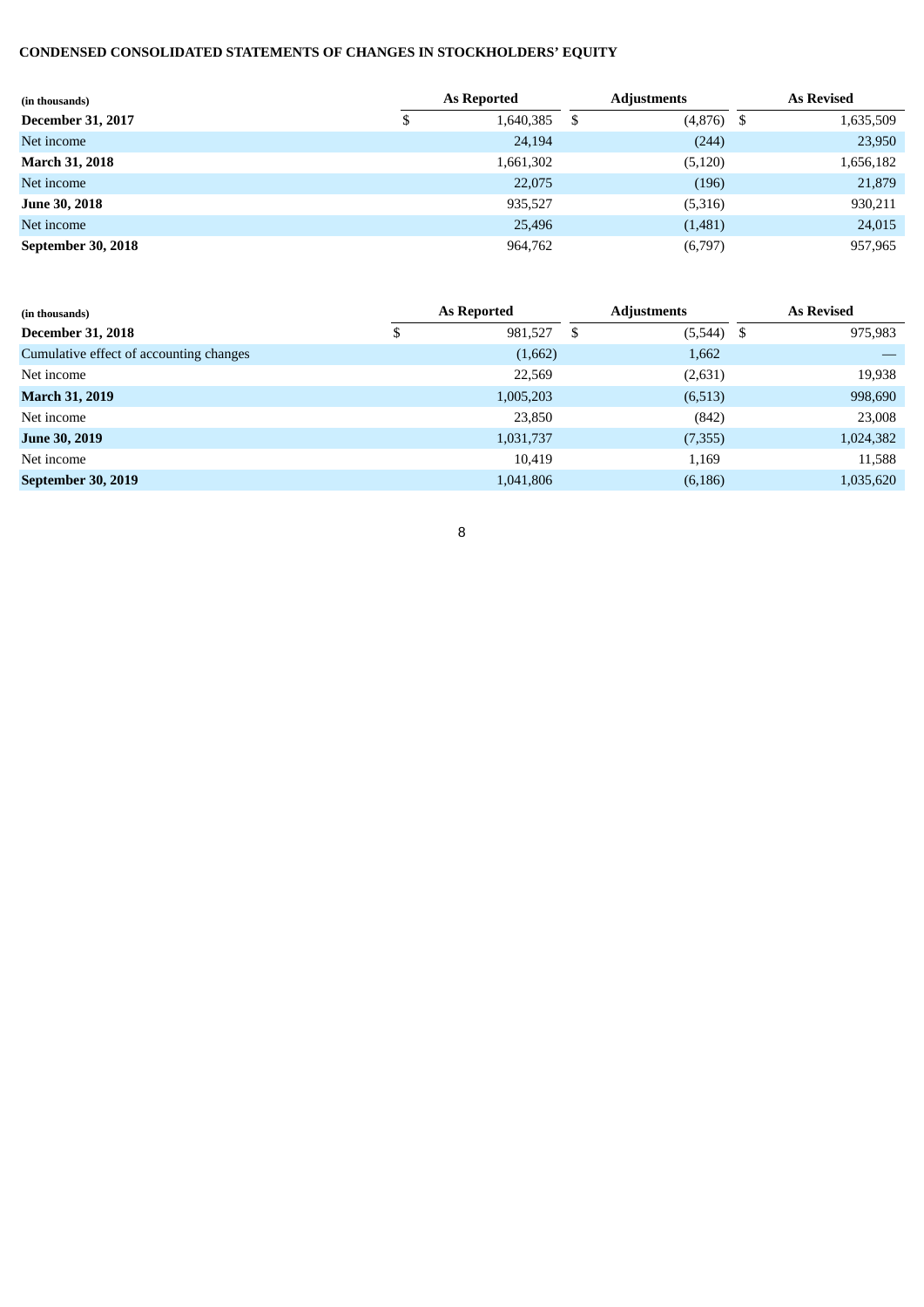#### **CONDENSED CONSOLIDATED STATEMENTS OF INCOME (LOSS) AND CONDENSED CONSOLIDATED STATEMENTS OF COMPREHENSIVE INCOME (LOSS)**

|                                                    | <b>Year Ended December 31, 2018</b> |                    |                           |                    |               |                   |
|----------------------------------------------------|-------------------------------------|--------------------|---------------------------|--------------------|---------------|-------------------|
| (in thousands, except per share data)              |                                     | <b>As Reported</b> |                           | <b>Adjustments</b> |               | <b>As Revised</b> |
| Product revenue                                    | \$                                  | 1,085,471          | $\mathfrak{S}$            | 4,747              | $\mathcal{S}$ | 1,090,218         |
| Other revenue $(1)$                                |                                     | 131,175            |                           | (3,237)            |               | 127,938           |
| <b>Total revenue</b>                               |                                     | 1,216,646          |                           | 1,510              |               | 1,218,156         |
| Cost of goods and services                         |                                     | 800,347            |                           | 805                |               | 801,152           |
| <b>Gross profit</b>                                |                                     | 416,299            |                           | 705                |               | 417,004           |
| Selling, general and administrative expense        |                                     | 262,625            |                           | 2,322              |               | 264,947           |
| Interest expense, net                              |                                     | 27,440             |                           | 208                |               | 27,648            |
| Other expense, net                                 |                                     | 2,943              |                           | 113                |               | 3,056             |
| <b>Income before income taxes</b>                  |                                     | 123,291            |                           | (1,938)            |               | 121,353           |
| Provision for income taxes                         |                                     | 28,796             |                           | (634)              |               | 28,162            |
| <b>Net income</b>                                  |                                     | 94,495             |                           | (1,304)            |               | 93,191            |
| Net income attributable to noncontrolling interest |                                     | 454                |                           |                    |               | 454               |
| <b>Net income attributable to Apergy</b>           | \$                                  | 94,041             | $\boldsymbol{\mathsf{S}}$ | (1,304)            | $^{\circ}$    | 92,737            |
| <b>Earnings per share attributable to Apergy:</b>  |                                     |                    |                           |                    |               |                   |
| <b>Basic</b>                                       | \$                                  | 1.22               | \$                        | $(0.02)$ \$        |               | 1.20              |
| <b>Diluted</b>                                     | \$                                  | 1.21               | $\mathfrak{s}$            | $(0.02)$ \$        |               | 1.19              |
| <b>Comprehensive income</b>                        | \$                                  | 81,741             | $\mathfrak{s}$            | $(1,304)$ \$       |               | 80,437            |
| <b>Comprehensive income attributable to Apergy</b> | \$                                  | 81,287             | \$                        | $(1,304)$ \$       |               | 79,983            |

(1) Includes "Service revenue" and "Lease and other revenue" as reported in the consolidated statement of income for the year ended December 31, 2018.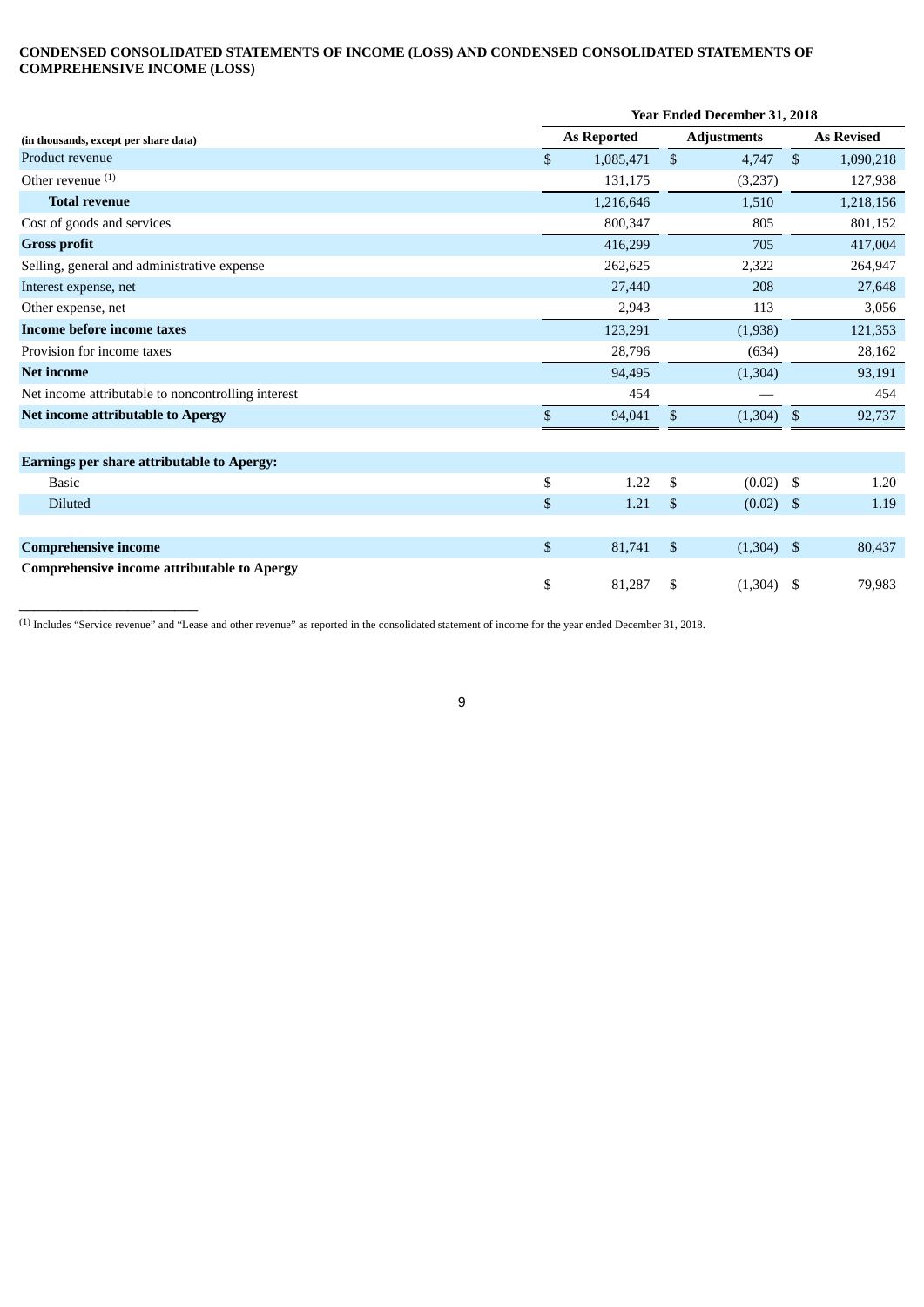|                                                    | <b>Year Ended December 31, 2017</b> |    |                    |      |                   |  |
|----------------------------------------------------|-------------------------------------|----|--------------------|------|-------------------|--|
| (in thousands, except per share data)              | <b>As Reported</b>                  |    | <b>Adjustments</b> |      | <b>As Revised</b> |  |
| Product revenue                                    | \$<br>919,669                       | \$ | 3,023              | \$   | 922,692           |  |
| Other revenue $(1)$                                | 90,797                              |    | (3,023)            |      | 87,774            |  |
| <b>Total revenue</b>                               | 1,010,466                           |    |                    |      | 1,010,466         |  |
| Cost of goods and services                         | 689,990                             |    | 408                |      | 690,398           |  |
| <b>Gross profit</b>                                | 320,476                             |    | (408)              |      | 320,068           |  |
| Selling, general and administrative expense        | 218,558                             |    | 2,849              |      | 221,407           |  |
| Interest expense, net                              | 753                                 |    | 110                |      | 863               |  |
| Other expense, net                                 | 10,377                              |    | (934)              |      | 9,443             |  |
| <b>Income before income taxes</b>                  | 90,788                              |    | (2, 433)           |      | 88,355            |  |
| Benefit from income taxes                          | (21, 876)                           |    | (288)              |      | (22, 164)         |  |
| <b>Net income</b>                                  | 112,664                             |    | (2, 145)           |      | 110,519           |  |
| Net income attributable to noncontrolling interest | 930                                 |    |                    |      | 930               |  |
| <b>Net income attributable to Apergy</b>           | \$<br>111,734                       | \$ | (2, 145)           | - \$ | 109,589           |  |
| <b>Earnings per share attributable to Apergy:</b>  |                                     |    |                    |      |                   |  |
| <b>Basic</b>                                       | \$<br>1.44                          | \$ | $(0.02)$ \$        |      | 1.42              |  |
| Diluted                                            | \$<br>1.43                          | \$ | $(0.02)$ \$        |      | 1.41              |  |
|                                                    |                                     |    |                    |      |                   |  |
| <b>Comprehensive income</b>                        | \$<br>119,905                       | \$ | $(2,145)$ \$       |      | 117,760           |  |
| <b>Comprehensive income attributable to Apergy</b> | \$<br>118,975                       | \$ | (2, 145)           | - \$ | 116.830           |  |

 $^{(1)}$  Includes "Service revenue" and "Lease and other revenue" as reported in the consolidated statement of income for the year ended December 31, 2017.

\_\_\_\_\_\_\_\_\_\_\_\_\_\_\_\_\_\_\_\_\_\_\_

\_\_\_\_\_\_\_\_\_\_\_\_\_\_\_\_\_\_\_\_\_\_\_

|                                                    |    | Year Ended December 31, 2016 |                    |          |                   |           |
|----------------------------------------------------|----|------------------------------|--------------------|----------|-------------------|-----------|
| (in thousands, except per share data)              |    | <b>As Reported</b>           | <b>Adjustments</b> |          | <b>As Revised</b> |           |
| Product revenue                                    | \$ | 673,447                      | $\mathfrak{S}$     | 2,525    | $\mathbb{S}$      | 675,972   |
| Other revenue $(1)$                                |    | 77,890                       |                    | (2,525)  |                   | 75,365    |
| <b>Total revenue</b>                               |    | 751,337                      |                    |          |                   | 751,337   |
| Cost of goods and services                         |    | 556,066                      |                    | 180      |                   | 556,246   |
| <b>Gross profit</b>                                |    | 195,271                      |                    | (180)    |                   | 195,091   |
| Selling, general and administrative expense        |    | 204,383                      |                    | 1,266    |                   | 205,649   |
| Interest expense, net                              |    | 477                          |                    | 51       |                   | 528       |
| Other expense, net                                 |    | 9,354                        |                    | (366)    |                   | 8,988     |
| Loss before income taxes                           |    | (18, 943)                    |                    | (1, 131) |                   | (20,074)  |
| Benefit from income taxes                          |    | (8,043)                      |                    | (416)    |                   | (8, 459)  |
| <b>Net loss</b>                                    |    | (10,900)                     |                    | (715)    |                   | (11, 615) |
| Net income attributable to noncontrolling interest |    | 1,851                        |                    |          |                   | 1,851     |
| <b>Net loss attributable to Apergy</b>             | \$ | (12,751)                     | -\$                | (715)    | \$                | (13, 466) |
|                                                    |    |                              |                    |          |                   |           |
| Loss per share attributable to Apergy:             |    |                              |                    |          |                   |           |
| <b>Basic</b>                                       | \$ | (0.16)                       | \$                 | (0.01)   | \$                | (0.17)    |
| Diluted                                            | \$ | (0.16)                       | $\sqrt{5}$         | (0.01)   | \$                | (0.17)    |
|                                                    |    |                              |                    |          |                   |           |
| <b>Comprehensive loss</b>                          | \$ | (9, 863)                     | <sup>\$</sup>      | (715)    | \$                | (10, 578) |
| <b>Comprehensive loss attributable to Apergy</b>   | \$ | (11, 714)                    | -\$                | (715)    | \$                | (12, 429) |

(1) Includes "Service revenue" and "Lease and other revenue" as reported in the consolidated statement of loss for the year ended December 31, 2016.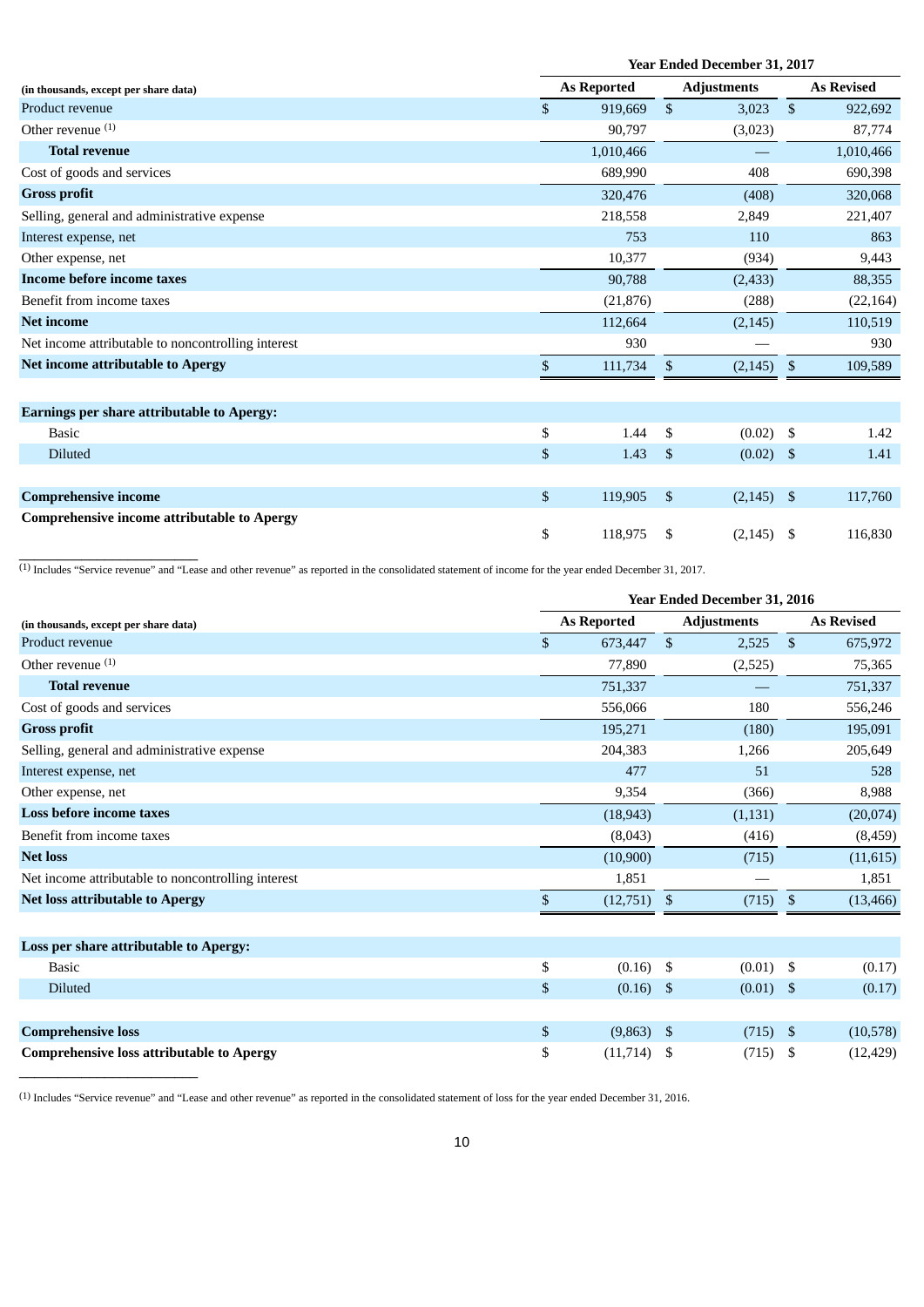## **CONDENSED CONSOLIDATED BALANCE SHEETS**

|                                                | <b>December 31, 2018</b>  |                    |                          |
|------------------------------------------------|---------------------------|--------------------|--------------------------|
| (in thousands)                                 | <b>As Reported</b>        | <b>Adjustments</b> | <b>As Revised</b>        |
| <b>Assets</b>                                  |                           |                    |                          |
| Receivables, net                               | $\mathfrak{S}$<br>249,948 | \$<br>1,488        | <sup>\$</sup><br>251,436 |
| Inventories, net                               | 218,319                   | 1,102              | 219,421                  |
| Prepaid expenses and other current assets      | 20,211                    | (1,677)            | 18,534                   |
| Total current assets                           | 530,310                   | 913                | 531,223                  |
| Other non-current assets                       | 8,445                     | 447                | 8,892                    |
| <b>Total assets</b>                            | 1,971,756                 | 1,360              | 1,973,116                |
| <b>Liabilities and Equity</b>                  |                           |                    |                          |
| Accounts payable                               | 131,058                   | 9,067              | 140,125                  |
| Accrued expenses and other current liabilities | 30,391                    | 2,690              | 33,081                   |
| Total current liabilities                      | 201,995                   | 11,757             | 213,752                  |
| Long-term debt                                 | 666,108                   | (2,901)            | 663,207                  |
| Deferred income taxes                          | 101,724                   | (1,952)            | 99,772                   |
| <b>Total liabilities</b>                       | 990,229                   | 6,904              | 997,133                  |
| Stockholders' equity:                          |                           |                    |                          |
| Capital in excess of par value of common stock | 965,372                   | (4,599)            | 960,773                  |
| Retained earnings                              | 55,829                    | (945)              | 54,884                   |
| Total stockholders' equity                     | 979,069                   | (5, 544)           | 973,525                  |
| Total equity                                   | 981,527                   | (5,544)            | 975,983                  |
| <b>Total liabilities and equity</b>            | 1,971,756                 | 1,360              | 1,973,116                |

|                                                | <b>December 31, 2017</b> |           |                    |            |                   |           |
|------------------------------------------------|--------------------------|-----------|--------------------|------------|-------------------|-----------|
| (in thousands)                                 | As Reported              |           | <b>Adjustments</b> |            | <b>As Revised</b> |           |
| <b>Assets</b>                                  |                          |           |                    |            |                   |           |
| Inventories, net                               | \$                       | 201,402   | \$                 | $(207)$ \$ |                   | 201,195   |
| Total current assets                           |                          | 441,475   |                    | (207)      |                   | 441,268   |
| <b>Total assets</b>                            |                          | 1,906,615 |                    | (207)      |                   | 1,906,408 |
| <b>Liabilities and Equity</b>                  |                          |           |                    |            |                   |           |
| Accounts payable                               |                          | 98,826    |                    | 3,859      |                   | 102,685   |
| Accrued expenses and other current liabilities |                          | 21,375    |                    | 1,731      |                   | 23,106    |
| Total current liabilities                      |                          | 150,490   |                    | 5,590      |                   | 156,080   |
| Deferred income taxes                          |                          | 96,985    |                    | (921)      |                   | 96,064    |
| <b>Total liabilities</b>                       |                          | 266,230   |                    | 4,669      |                   | 270,899   |
| Stockholders' equity:                          |                          |           |                    |            |                   |           |
| Net parent investment in Apergy                |                          | 1,662,052 |                    | (4,876)    |                   | 1,657,176 |
| Total stockholders' equity                     |                          | 1,635,636 |                    | (4,876)    |                   | 1,630,760 |
| Total equity                                   |                          | 1,640,385 |                    | (4,876)    |                   | 1,635,509 |
| <b>Total liabilities and equity</b>            |                          | 1,906,615 |                    | (207)      |                   | 1,906,408 |